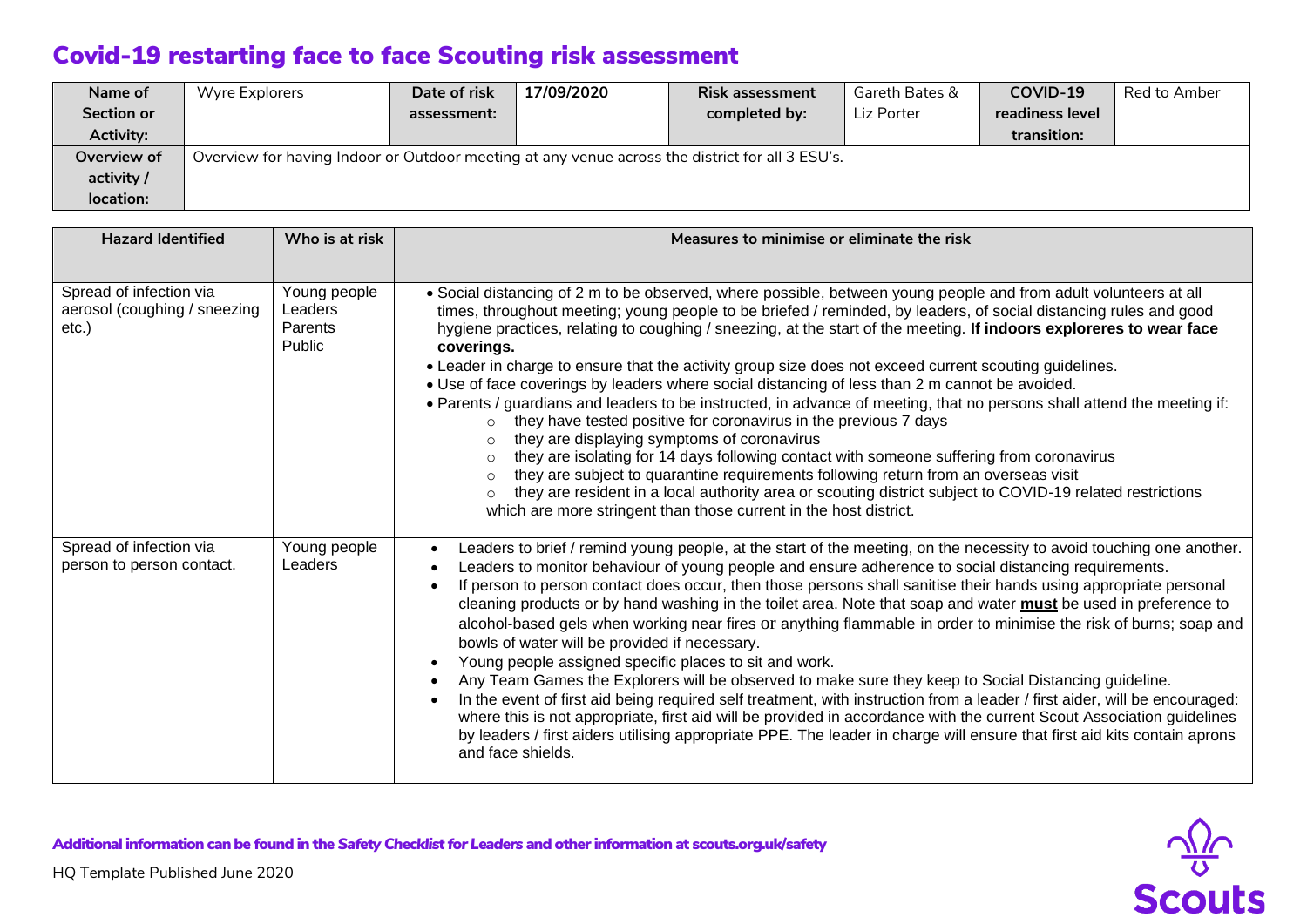## Covid-19 restarting face to face Scouting risk assessment

| Spread of infection via<br>contact with surfaces or<br>shared equipment. | Young people<br>Leaders<br>Public           | Venue selected with consideration to minimising unavoidable touch points (gates, stiles etc.).<br>Activity planned with consideration to minimising the sharing of equipment; young people will provide their own<br>cooking utensils and food ingredients. Cooking utensils or food ingredients, including condiments and sauces, will<br>not be shared. Personal cooking utensils will be taken home by the young people and not washed at the activity<br>location.<br>If it is possible Explorers will be asked to use as much of their own supplies as possible.<br>With any equipment used within the meeting placed this will be placed in a separate box from any other users and<br>labelled. All items will need to be cleaned before returning to the storage box.<br>Leader in charge will ensure that a separate supply of any materials is provided for each team, if more resources<br>are needed these will be supplied by the leader.<br>Any craft materials that will be supplied will be separated and delivered to each person or small team to minimise<br>contamination. After use of any material they will be cleaned with an approaite cleaning agent.<br>Leader in charge to ensure that hand sanitiser is available and used at appropriate intervals following contact with<br>shared surfaces or equipment.<br>Leader in charge to ensure that, where possible and appropriate, shared surfaces are sanitised with a suitable<br>cleaning agent prior to and after the meeting.<br>Leader in charge to ensure that shared equipment has been sanitised with a suitable cleaning agent prior to and<br>after use.<br>Each section to have their own equipment in labelled box.<br>Leader in charge to ensure that toilet areas to be cleaned before and, if used, after meeting; any used cleaning<br>materials must be removed and disposed of appropriately. Particular attention will be paid to door handles and<br>touch points.<br>Anybody using the toilet must wash their hand before and after use. facilities to be cleaned before and after each<br>session. Bins to be emptied after each session. |
|--------------------------------------------------------------------------|---------------------------------------------|--------------------------------------------------------------------------------------------------------------------------------------------------------------------------------------------------------------------------------------------------------------------------------------------------------------------------------------------------------------------------------------------------------------------------------------------------------------------------------------------------------------------------------------------------------------------------------------------------------------------------------------------------------------------------------------------------------------------------------------------------------------------------------------------------------------------------------------------------------------------------------------------------------------------------------------------------------------------------------------------------------------------------------------------------------------------------------------------------------------------------------------------------------------------------------------------------------------------------------------------------------------------------------------------------------------------------------------------------------------------------------------------------------------------------------------------------------------------------------------------------------------------------------------------------------------------------------------------------------------------------------------------------------------------------------------------------------------------------------------------------------------------------------------------------------------------------------------------------------------------------------------------------------------------------------------------------------------------------------------------------------------------------------------------------------------------------------------------------------------------------------------------|
| Increased chance of infection<br>due to equipment<br>handling            | Leaders,<br>Young people,<br><b>Helpers</b> | In addition to above measures, certain equipment which is not just for specific section to be cleaned at the end of<br>session – e.g. tables, chairs. Social distancing signage around hut to be observed. Equipment can be quarantined<br>for 72 hours if necessary.                                                                                                                                                                                                                                                                                                                                                                                                                                                                                                                                                                                                                                                                                                                                                                                                                                                                                                                                                                                                                                                                                                                                                                                                                                                                                                                                                                                                                                                                                                                                                                                                                                                                                                                                                                                                                                                                      |
| Increased chance of infection<br>due to use of kitchen and<br>stores     | Leaders,<br>Young people,<br><b>Helpers</b> | Only leaders and helpers to access stores and kitchen (unless kitchen to be used for activity – see activity risk<br>assessment). Young people to bring own drinks for activity session.                                                                                                                                                                                                                                                                                                                                                                                                                                                                                                                                                                                                                                                                                                                                                                                                                                                                                                                                                                                                                                                                                                                                                                                                                                                                                                                                                                                                                                                                                                                                                                                                                                                                                                                                                                                                                                                                                                                                                   |

| Checked by   | <b>Checked by Executive</b> |  |
|--------------|-----------------------------|--|
| Line Manager |                             |  |

Additional information can be found in the *Safety Checklist for Leaders* and other information at scouts.org.uk/safety



 $\frac{\sqrt{2}}{8}$